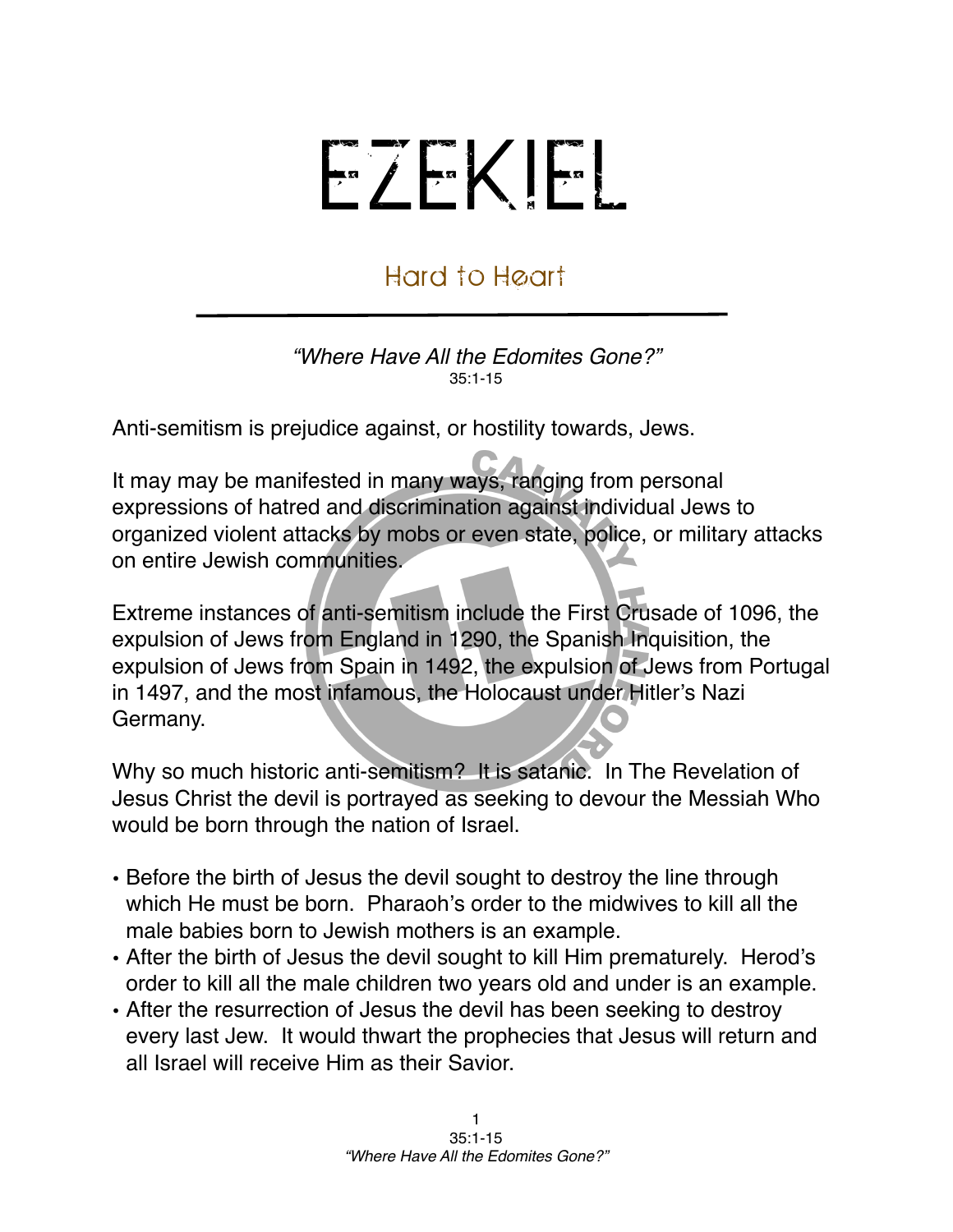High on the list of historic anti-semites are the descendants of Jacob's brother, Esau. They are the Edomites and are associated with Mount Seir.

Their judgment is described in chapter thirty-five. Any who embrace antisemitism should take notice because God establishes that He identifies with His chosen people and will defend them.

Ezekiel 35:1 Moreover the word of the Lord came to me, saying, Ezekiel 35:2 "Son of man, set your face against Mount Seir and prophesy against it, Ezekiel 35:3 and say to it, 'Thus says the Lord God: "Behold, O Mount Seir, I am against you; I will stretch out My hand against you, And make you most desolate; Ezekiel 35:4 I shall lay your cities waste, And you shall be desolate. Then you shall know that I am the Lord.

Esau and Jacob were twins, born to Isaac and Rebekah. Esau was the first of the twins to be born. He was covered with red hair and was called Esau. Some scholars believe that the word Esau means *hairy*. Esau became the ancestor of the people of Edom, which means *red*.

Before Esau's birth, the Lord told Rebekah that her older son would serve the younger son (Genesis 25:23). This was an unusual concept in ancient times because the oldest son was regarded as the heir of the father's wealth, power and authority.

Esau was born first. But when his twin brother Jacob was being born, Jacob's hand was holding onto Esau's heel. This was taken as a sign that Jacob wanted to be born first. Later in life, Jacob continued to show that he wanted to be his father's heir.

One day, Esau returned from an unsuccessful hunting trip and was famished. He saw that Jacob had been cooking food and he asked for a serving. Jacob asked him if he would be willing to sell his rights as the firstborn son in exchange for a bowl of food. Esau agreed. (Genesis 25:29-34).

Jacob sought to make good on the deal and, with his mother's help, tricked his aging father into giving Jacob the blessing that traditionally would been reserved for the first-born.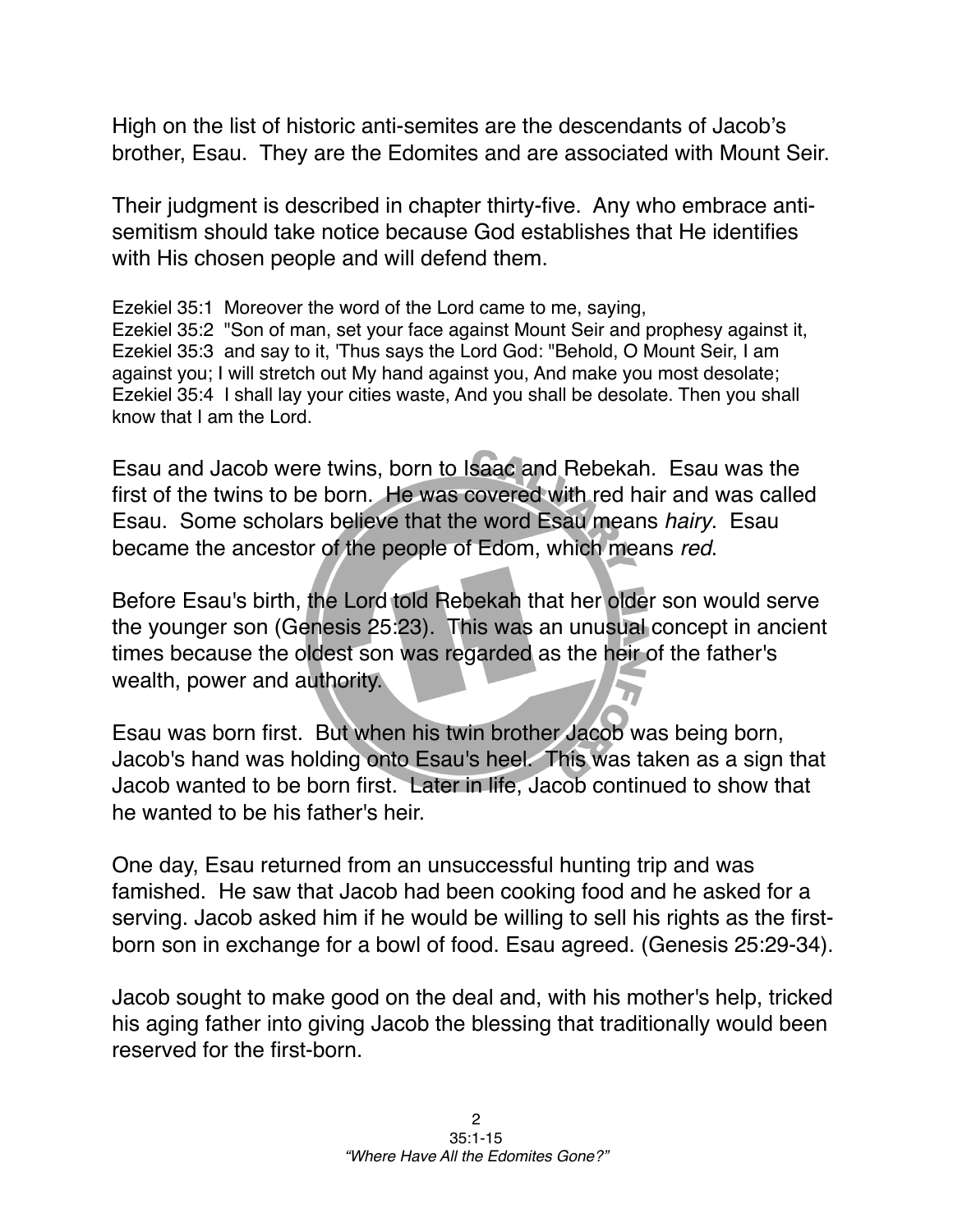After Jacob had gotten the blessing from his father, Esau vowed to kill Jacob. To protect Jacob, his mother arranged for him to live with her relatives in Haran. Jacob lived in Haran for about twenty years, working for his uncle, Laban. When Jacob returned home, his brother, Esau, who now had wealth and a 400-man army, forgave Jacob.

Esau married Hittite women, against his parents wishes. He also married two Ishmaelite women. One of them was Mahalath, the daughter of Ishmael, Abraham's son. After Isaac died, Esau took his wives, his children, his servants and his cattle and moved away from his brother to Mount Seir.

In the New Testament passage of Hebrews 12:16, Esau is described as immoral and unreligious. Paul, in Romans 9:10-13, indicates that God had chosen Jacob to be the heir to the promises that he had made to his grandfather, Abraham.

The Romans passage is often used out of context to say that in God's election to personal salvation, He chooses some while overlooking others. That's not at all what the passage teaches. In Romans Nine Paul is explaining to Jews that God has set aside Israel for a time in order to bring the Gospel to the Gentiles. Even though Israel was God's ʻfirstborn,' as it were, He was setting them aside temporarily and giving His blessings to the Gentiles, the second-born. Paul appealed to the case of Jacob and Esau as an illustration from the Jew's own history that God can set aside the firstborn in favor of the second-born at times.

It has nothing to do with unconditional election and predestination. Nothing.

Esau's descendants practiced a constant animosity against Jacob's descendants. For that God would utterly and totally wipe them out.

The nation of Esau's descendants is sometimes referred to as Esau (Malachi 1:3), Idumea (Isaiah 34:5), and Mount Seir (Ezekiel 35:3). All of these names are interchangeable, referring to the same nation, Edom.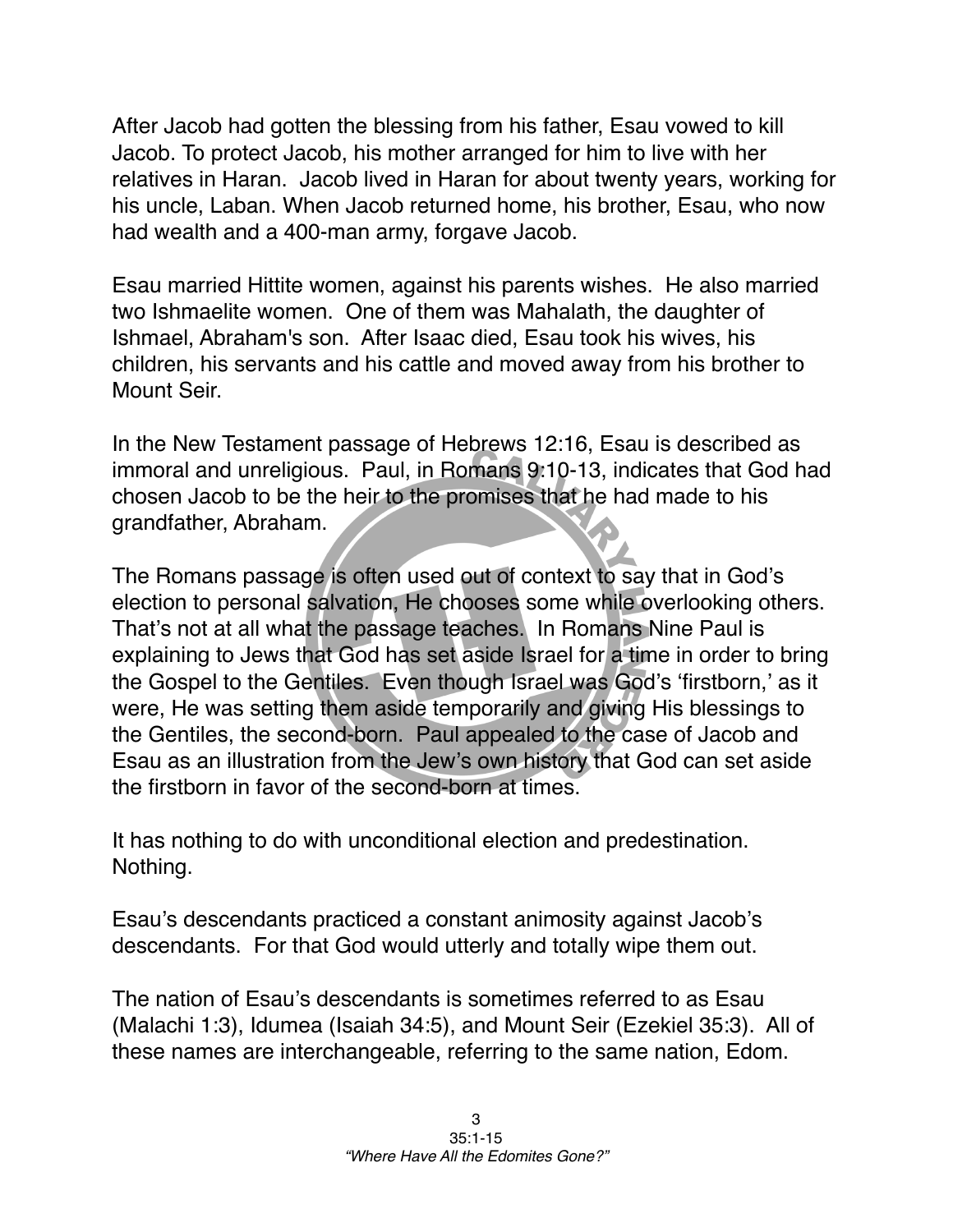Edom was located to the southeast of Judah, in a rugged, mountainous region which is now the southwestern part of the kingdom of Jordan. It's most well known city is Petra.

Throughout ancient history, the Edomites manifested their hatred against the Hebrews, as shown by their refusing Moses and his people permission to pass through Edomite territory in Numbers 20:14-22.

God would deal with them by destroying them as an identifiable people.

Ezekiel 35:5 "Because you have had an ancient hatred, and have shed the blood of the children of Israel by the power of the sword at the time of their calamity, when their iniquity came to an end,

Ezekiel 35:6 therefore, as I live," says the Lord God, "I will prepare you for blood, and blood shall pursue you; since you have not hated blood, therefore blood shall pursue you.

Ezekiel 35:7 Thus I will make Mount Seir most desolate, and cut off from it the one who leaves and the one who returns.

Ezekiel 35:8 And I will fill its mountains with the slain; on your hills and in your valleys and in all your ravines those who are slain by the sword shall fall.

Ezekiel 35:9 I will make you perpetually desolate, and your cities shall be uninhabited; then you shall know that I am the Lord.

There is a play on the word "blood" in this passage. Edom means *red*, so "Red" (Edom), who "have not hated [shedding the ] blood" of Jews would themselves be pursued by blood.

The prophecy here is that "I will make you perpetually desolate." Scholars and historians say there are no Edomites today.

One author writes,

History records that the Edomites were ravaged by the Babylonian armies in the early 6th Century BC, and that near the end of the 6th Century BC, the Nabateans attacked the Edomites, driving them from their mountain fortresses of Mount Seir, into the Negev Desert to the west.

The ancient prophecies against Edom were completely fulfilled, and there is no need to look for those prophecies to be fulfilled yet again today, especially since the Edomites no longer exist as an identifiable nation or ethnic group.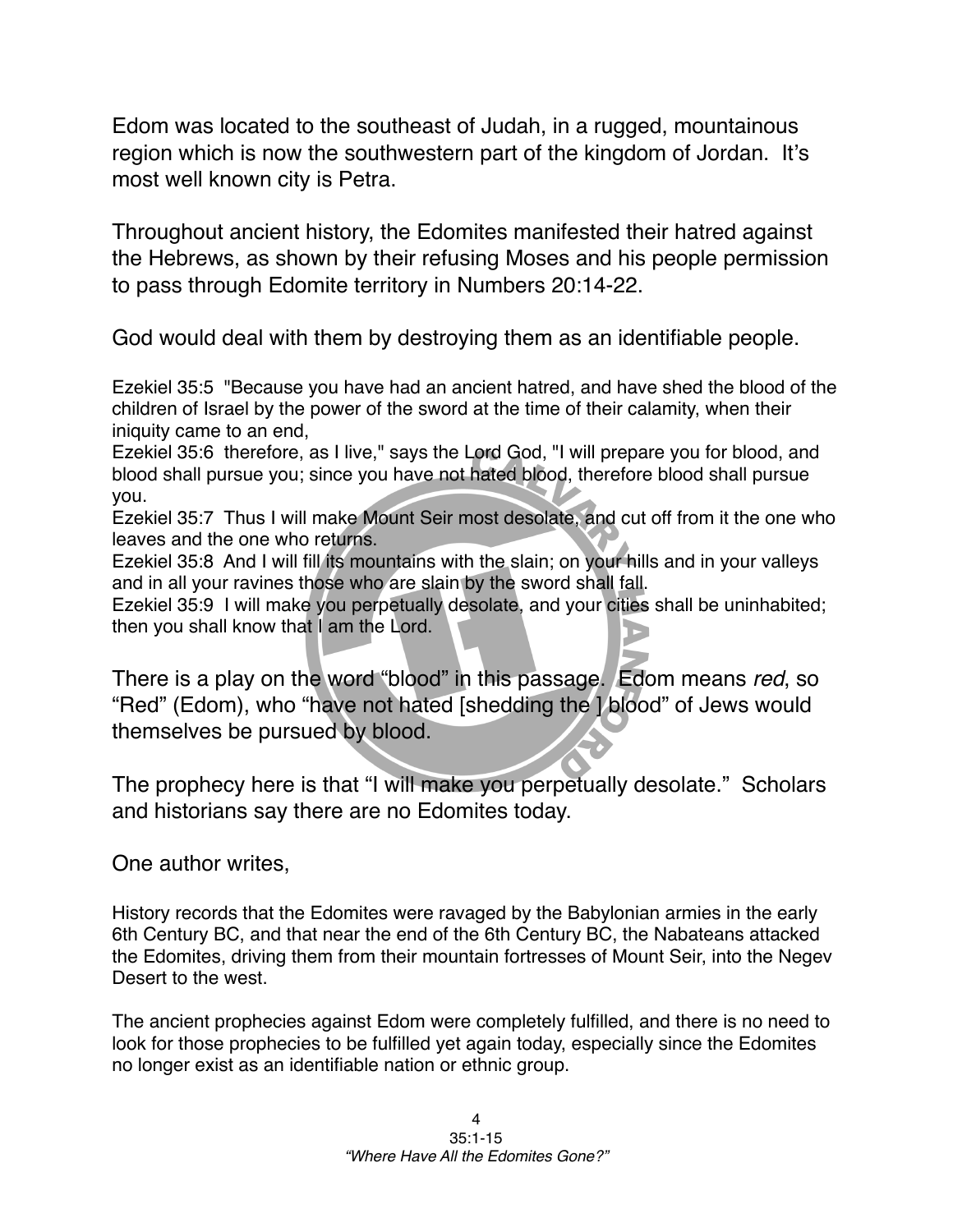What became of them? Jewish historian Josephus, writing of Jewish conquests in the 2nd Century BC writes the following:

[John] Hyrcanus took also Dora and Marissa, cities of Idumea, and subdued all the Idumeans; and permitted them to stay in that country, if they would circumcise their genitals, and make use of the laws of the Jews; and they were so desirous of living in the country of their forefathers, that they submitted to the use of circumcision, and the rest of the Jewish ways of living; at which time therefore this befell them, that they were hereafter no other than Jews (Chapter IX, 2).

There is another part to the prophecy. In Ezekiel 35:9 it says, "I will make you perpetually desolate, and your cities shall be uninhabited." Thus while there would be no Edomites as an identifiable ethnic group, their cities would remain and be uninhabited.

**That is literally true!** Petra was discovered in 1812 by Swiss explorer Johann Ludwig Burckhardt. A tourism website boasts of it, saying it "is without doubt Jordan's most valuable treasure and greatest tourist attraction."

Many Bible scholars and students of prophecy speculate that Petra will be the place where the believing remnant of Jews will flee mid-way through the Great Tribulation when the antichrist declares himself to be God and begins to persecute them. It seems to fit the general geography of their flight insofar as its is described.

Lambert Dolphin writes,

Jesus does not tell the residents of Tel Aviv or Haifa to flee. The greatest danger is in Jerusalem and the peril is so great that the true believers must leave town immediately. The number fleeing will certainly number thousands, perhaps several tens of thousands. They are called to flee to the mountains, and since Jerusalem is already in the mountains of Judea, the flight will evidently be down to Jericho, then across into Jordan. Most Bible scholars believe this godly remnant will find refuge in the ancient rock-hewn cliff city of Petra, or least in the land of Edom (Southern Jordan). They will survive, protected by God, for three and a half years.

It makes sense. We'll see from our vantage point in Heaven, having been resurrected or raptured at least three and one half years prior.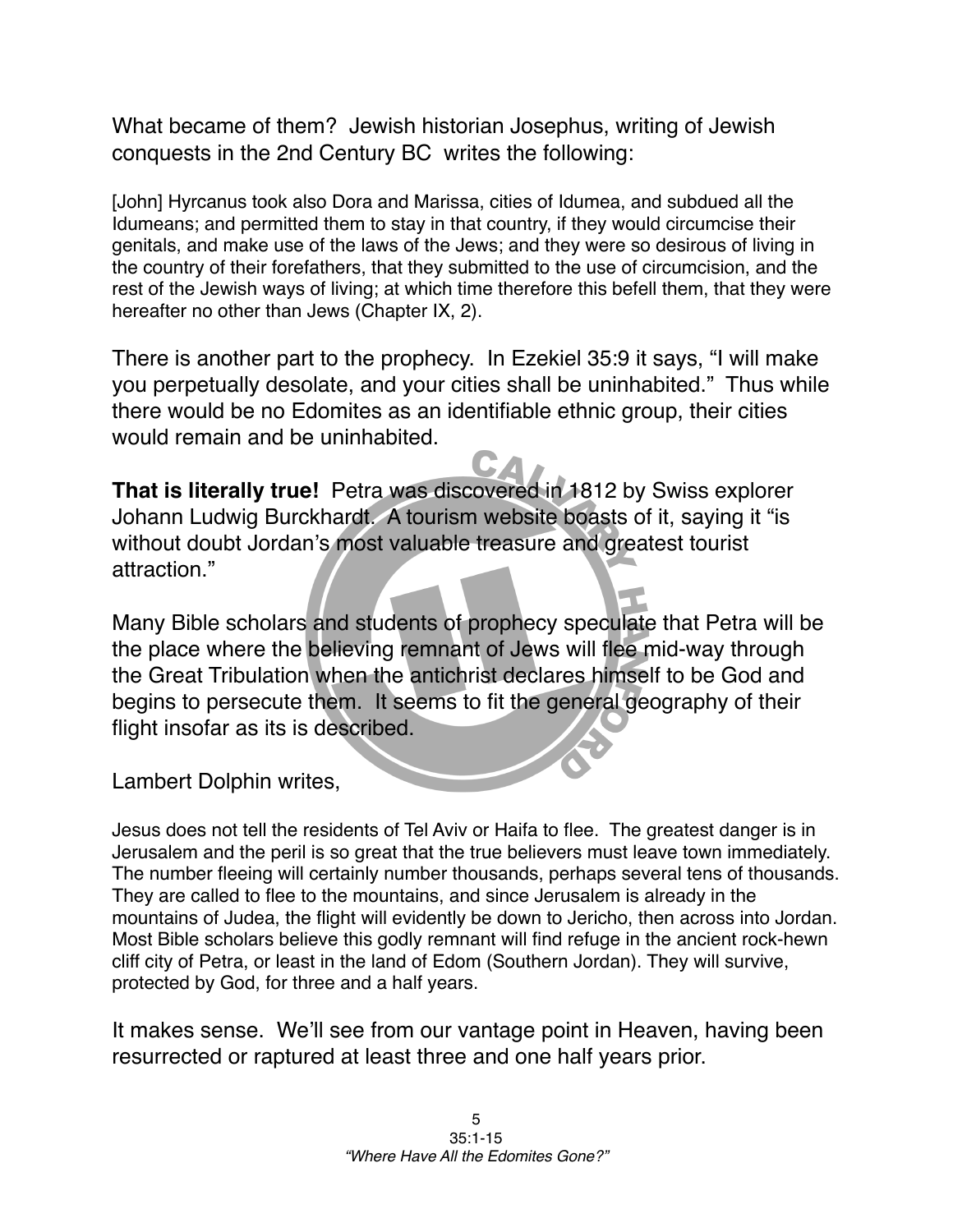Ezekiel 35:10 "Because you have said, 'These two nations and these two countries shall be mine, and we will possess them,' although the Lord was there, Ezekiel 35:11 therefore, as I live," says the Lord God, "I will do according to your anger and according to the envy which you showed in your hatred against them; and I will make Myself known among them when I judge you.

Not only did the Edomites fight against Israel, they often aided Israel's enemies against her. They thought by aiding the Babylonians that "these two countries" - referring to Israel and Judah - "shall be [theirs] to move into and possess.

God would not let that happen. His unconditional promises to the Jews, that they would possess their land, would be defended by Him.

Ezekiel 35:12 Then you shall know that I am the Lord. I have heard all your blasphemies which you have spoken against the mountains of Israel, saying, 'They are desolate; they are given to us to consume.'

Ezekiel 35:13 Thus with your mouth you have boasted against Me and multiplied your words against Me; I have heard them."

God considers any anti-semitism as if it were directed at Him! Israel is the apple of His eye, His own peculiar people, and He takes notice of those who are against her.

Ezekiel 35:14 'Thus says the Lord God: "The whole earth will rejoice when I make you desolate.

Ezekiel 35:15 As you rejoiced because the inheritance of the house of Israel was desolate, so I will do to you; you shall be desolate, O Mount Seir, as well as all of Edom - all of it! Then they shall know that I am the Lord." '

Petra exists. The Edomites who once inhabited it do not.

Most Bible prophecy has been fulfilled. One scholar estimates two thousand of a total of two thousand five hundred have literally been fulfilled. The rest are future prophecies which will be literally fulfilled.

The odds for all these prophecies having been fulfilled by chance without error is less than one in 10 to the 2000th power (that is 1 with 2000 zeros written after it)!